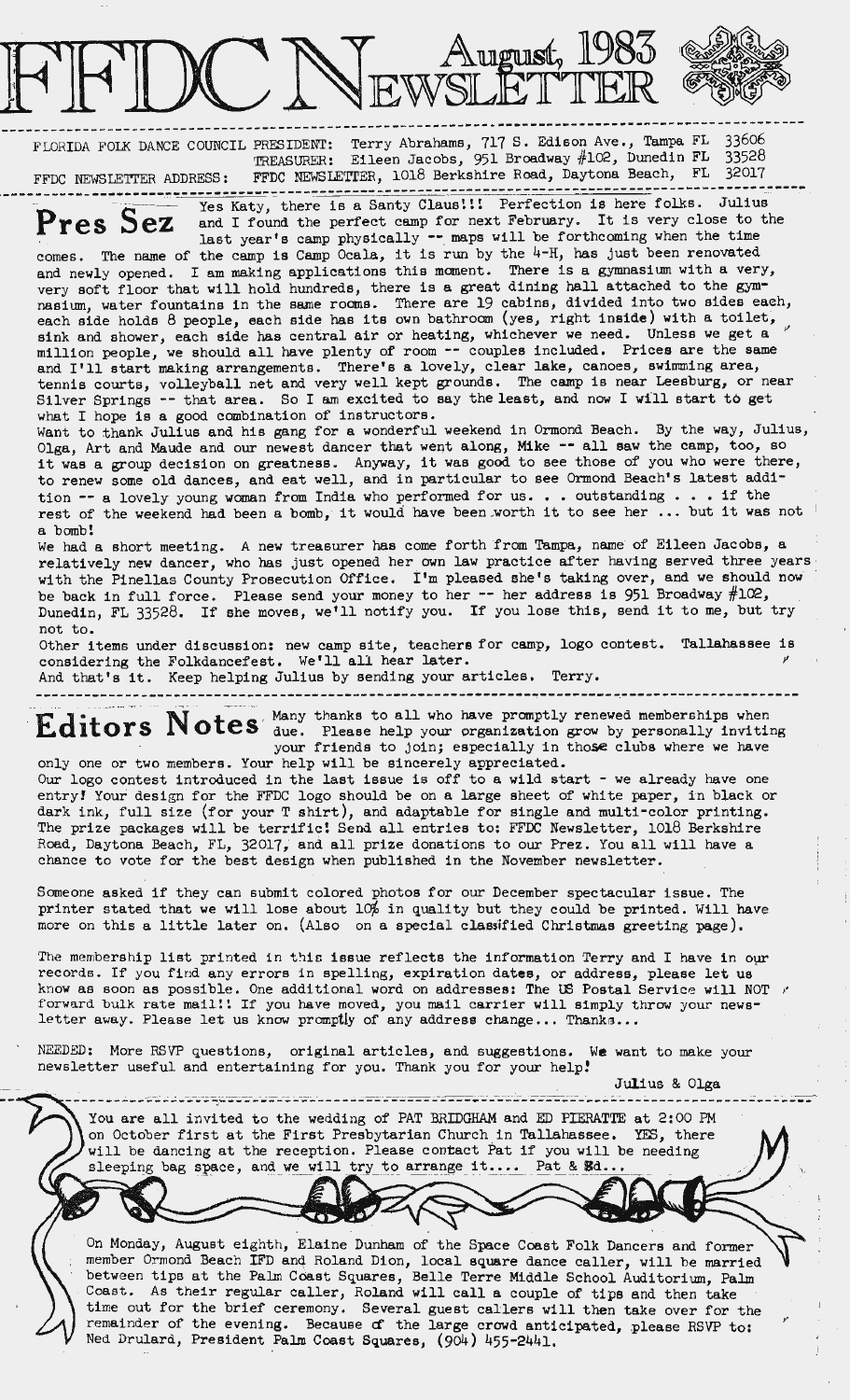## TAMPA TRIVIA

Our most interesting activity this past month was going to Ormond Beach for the "Spring Fling" (in July, yeah) all day dancing. Julius has found a hall with a wonderful wood floor and lots of charm. It was just the right size for our group of 30 to 40 attendees from Tallahassee, Orlando, Tampa, and the local environs. Several dances were taught during the day: Romanian Medley by Pat Bridgham, Jig Syr Watcyn by Judith Baizan, Hora de la Gorj by Terry Abrahams, Forgatos variations by Julius and Olga, and **a** folk dance from India by Lina, a young woman who has just moved to the **area.** We went en masse for a late but bountiful lunch at a nearby Morrison's Family Buffet, where we all ate enough good food to last us until midnight. (That's how it felt, anyway!) Then followed dancing and more dancing, and, toward evening, sandwiches and veggies, skits put on by Ormond Beach and by Tallahassee and Tampa in collaboration, and the stellar event we had all been waiting for: Lina demonstrated classic Indian dance movements and poses, and then performed 3 of these enormously difficult dances with consummate style and grace. Whatever happened after that was anticlimactic, but fun Julius, and all the Ormond Beach dancers for providing this event for our Update on Joe Wadsworth: He's doing very much better, and, after 6 weeks forward to getting out "soon." He says he can't think of a better way of condition then good ole folk dancing. nevertheless. Thanks, enjoyment. in the hospital,looks getting back into

Some of the TTFD travelers have returned with wonderful tales, and some are still over there living them. Maria Pasetti, one of the returnees, was hardly unpacked from Italy and Greece when it was time to move into her very own brand new house with its big beautiful wood parquet floor. Did you say something about hosting a party, Maria?

We are making August 5 a special evening that will appeal to people who have never been folk dancing. There will be refreshments, mixers, progressives, trios, and costumes. And maybe some live music. All "old" folk dancers who would like to come too are very welcome.

Judith

# -- ----------------------------------------------------~------- MOUSE MUSINGS

The big event of the month was a trip to Tampa's Friday night dancing on July 1. David, Dean, Dikki Jo, Phyllis and Fran made the trek and had a great time. We hope to do this more often. We plan to elect or re-elect officers on July 20. That brings up a question we asked a folk dancing last week about the relationship between the performance group and the weekly dance group. It might be interesting if each correspondent could report their group's organization and have them compiled in the newsletter. Some points to cover are: 1) Who elects the officers 2) How do you decide who is a voting member 3) Do you have a separate treasury for the performing group 4) Who is responsible for your regular dancing 5) What are the officers of your group?

----------------------------------------------------~~~:::-~~~-Henderson \_\_\_\_\_\_\_\_\_\_\_\_\_\_\_\_\_\_\_\_ \_

### TALLAHASSEE

This is my first note as secretary of the Tallahassee group. We all want to thank Patti MacDonald for doing a wonderful job for the last two years. In fact, we want to thank all of the former folkswho served. They were officers and gentlemen and women. In our last of the former folks who served: They were expected to mention that our new business officer is Kathy Ryan. Welcome, Kathy. hote, we hegiected to mention that can have a more interesting cool by Being in the thick (literally) of another humid Tallahassee summer, we are keeping cool by travelling down to St. George Island for the afternoon, tubing down the Ichetucknee River- (coming up), and visiting the Ormond Beachers. Anyone else have any ideas on keeping a cool (coming up), and visiting the criminal service have you tried doing Iste Hendek under water lately? head and body during this Eco, human extractions of the contract of the Margaret. Juan was last seen making his way to the swollen waters of Salt Lake City. Kay was on her way to a camp in making his way to the sworldn watched to the land of the state in the section of the section of the section of renegades, lately, send us a word and let them know we miss them. ·------------------------------------------------------------------------. ---- <sup>~</sup>---- \_-. ---::.-.--\_-:.-:-\_\_ GAINESVILLE

First of all, my family and I loved England and Scotland, and after having my appetite whetted I am ready to pack my bags tomorrow and go to Greece, France, Bulgaria... the world. I didn't see any folk dancing at all but a couple I met on the plane said they had seen some finely see any folk dancing at all sat a very line of the Deakins are not back yet, but I think they executed Morris dancing in Straford on Avon. The Deakins are not back yet, but I think they executed morits dancing in boid on the season planned to attend festivals in Germany. Secondly, I promised that I would report on the Memorial weekend in Buffalo Gap camp. I didn't attend but several friends (ex-Gainesvillians) who live in Washington, D.C. did. It was cold the first night (Friday, May 27) -- in the thirties. Andor Czompo taught a simple ballroom the lifet hight (filmary,  $\frac{1}{2}$ ,  $\frac{1}{2}$ ,  $\frac{1}{2}$ ,  $\frac{1}{2}$ ,  $\frac{1}{2}$ ,  $\frac{1}{2}$ ,  $\frac{1}{2}$ ,  $\frac{1}{2}$ ,  $\frac{1}{2}$ ,  $\frac{1}{2}$ ,  $\frac{1}{2}$ ,  $\frac{1}{2}$ ,  $\frac{1}{2}$ ,  $\frac{1}{2}$ ,  $\frac{1}{2}$ ,  $\frac{1}{2}$ ,  $\frac{1}{2}$ ,  $\frac{1}{2}$ Muzko Horo (a great dance). He also taught a few new dances. Jerry Helt's sessions were a. lot of fun (American Squares}. One of my informants (Ellen Liberman) had such a good time lot of fun (American Squares). One of my first shannely.<br>at her first Buffalo Gap camp that she is planning to go to the Labor Day Camp. She said at her first build be camp that the camp of the conductive to everyone's being that the camp situation was very hist and the series too enjoyed themselves in this atmosphere. relaxed and maying a good sime. The seature that the Sunday night party had a gypsy theme. Leslie Marshall, my other informancy measure the content of the as gypsies. They Apparently she and Lorite moote decides to go white words "were unrecognizable and really awful." Anyway, the camp sounded much as I remembered it -- good dancing and teaching, friendly folks, and crazy antics. Last but not least the food was as fantastic as always. Last night (Saturday, July 16 ) Andreas Richter held one of his Olde Tyme Country Dances. Three musicians comprised the very good band (Dea Browning's husband was one of the musicians). Squares and contras were taught and all who attended {myself included) had a fine time. Joyce Dewsbury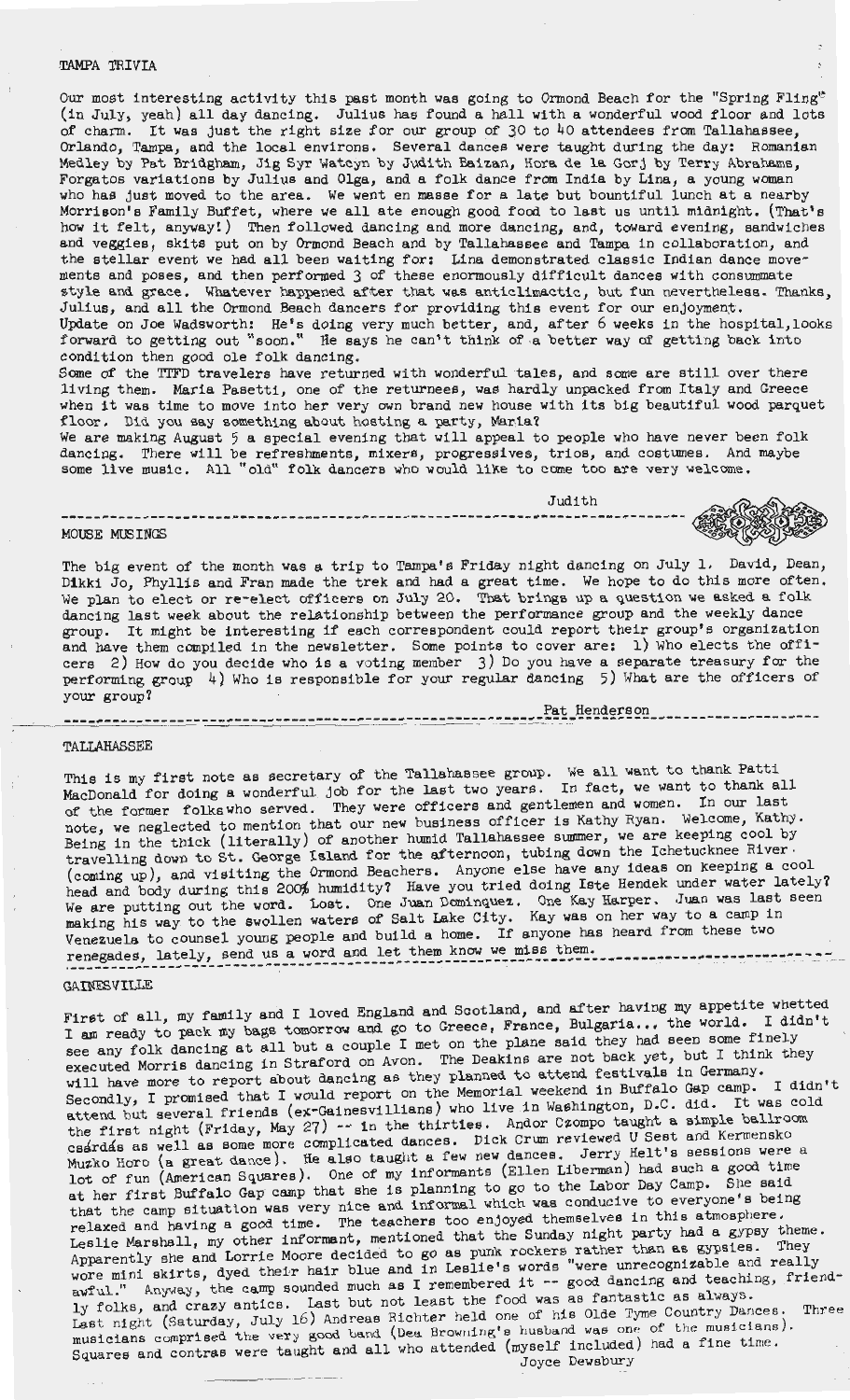## ORMOND ODDS AND ENDS

Many thanks to everyone who helped make our Spring Fling such a success. The forty five who made it to Ormond Beach on the 9th all said they had a great time. It is always fun seeing old friends and making new ones. We missed the Srpski-Biser Dance Ensemble who had planned to come but were called to work that Saturday. (I know the problem -- I used to work for Honeywell, too!) Great news! As soon as we left the American Legion Hall, men came to install an air conditioning system. I'm sure it will work great for our Fall Fling (when it is cold outside). Best wishes are extended to two of our members, Sam Jackson and Pauline Berger, who were

married this month. A professional folk dancer I met in Hungary will arrive in Daytona Beach on the 4th for a week's stay. If possible, we will arrange a workshop in advanced Hungarian dances with him. We will call group leaders with any additional information. VISZONTLATASRA Julius - ---------- ---------~"!" -------- ----------------- --**--tfr~ ------------~------ -----------** \_"'-\_\_ ,,. \_\_\_ --------------------- Dear Everyone,

You may not know it, but July 9th was my birthday and I could not have asked for a better celebration than the Spring Fling! Thank you all for coming. It would not have been the success that it was without you. I would also like to thank the instructors for teaching the dances they taught, especially Pat for Romanian Medley and Terry for Hora de la Gorj. I'm glad everyone had a good time and I hope we can do this **again** real soon. Thia was only I'm giad everyone nad a good time and I hope we can do this again real soon. This was only<br>the second time I've met all of you, but it seemed as if we've been friends for a long time. I'm looking forward to our next "fling." 'Bye for now.

Rita Princi, OBIFD -- .--. -.\_ ----------------------------------- -- -- ----------------------------------------- ~~~~~~~~ .,  ${\mathcal{C}}$ zechoslovakia South Moravia uume 8 cost<br>[1 '<br>ខេត្ត<br>-*BLOUSE: White l.inen, tJith high neck. The 4" tight'ly*  ruffled collar is of cutwork, as is the full cuff of Calendar endar<br>CALLE *the sleeve. The puff s Leeve is gathered above the elbOtJ, and fits the forearm oloseLy. Cuff and*   $\ddot{\sigma}$ *coiiar are heaviZy starched.*  Folk Dance<br>FEDERATION *BODICE: Flowered brocade, buttoned in front with eight smaU goZd-coZored buttons.*  SKIRT: Pastel flowered print of heavy cotton or brocade. Flat in front and very full on sides *and in back, The unpressed pLeats are set*  인 문 *fonJard. (See detail). Many petticoats are worn.*   $\frac{1}{2}$ *APRON• FLowered brocade to contrast with bodice.*   $\mathop{\mathrm{F}}\nolimits_{\mathrm{F}}^{\mathrm{G}}$  . *sa:ne Length as skirt. The satin sash, of \_bright*  color, ties in front, with the ends reaching to *the hem. FOOTWEAR: BZack boots. SCARF: BriqhJ fiower print, tied* . *behind head •. The ends reach nearly*  to the waist. DETAIL OF SE ANDER AN ANDER AN ANDER AN ANDER A HOREHRONSKY CSARDAS (Slovakia)

- To ta Helpa, to ta Helpa, To je pekne mesto . A'v te Helpe, A'v te Helpe, Svarnyick klapkov je sto.
- First Chorus: //Toho je sto, toho je sto, Nie po mojej voli.<br>L'en za Jed<mark>n</mark>im, i'en za Jednim<u>,</u> Srdiečkoma boli.// •
- 2. Za ja ničkom, za paličkom, Kro-kby nespravila. Za durickom, za mis ickom, .<br>Dunaj preskočila.
- Second Chorus: //Dunaj, Dunaj, Dunaj, Dunaj, Aj to sino pole. L'en za Jednim, I 'en za Jednim, Pocešenie moje.//